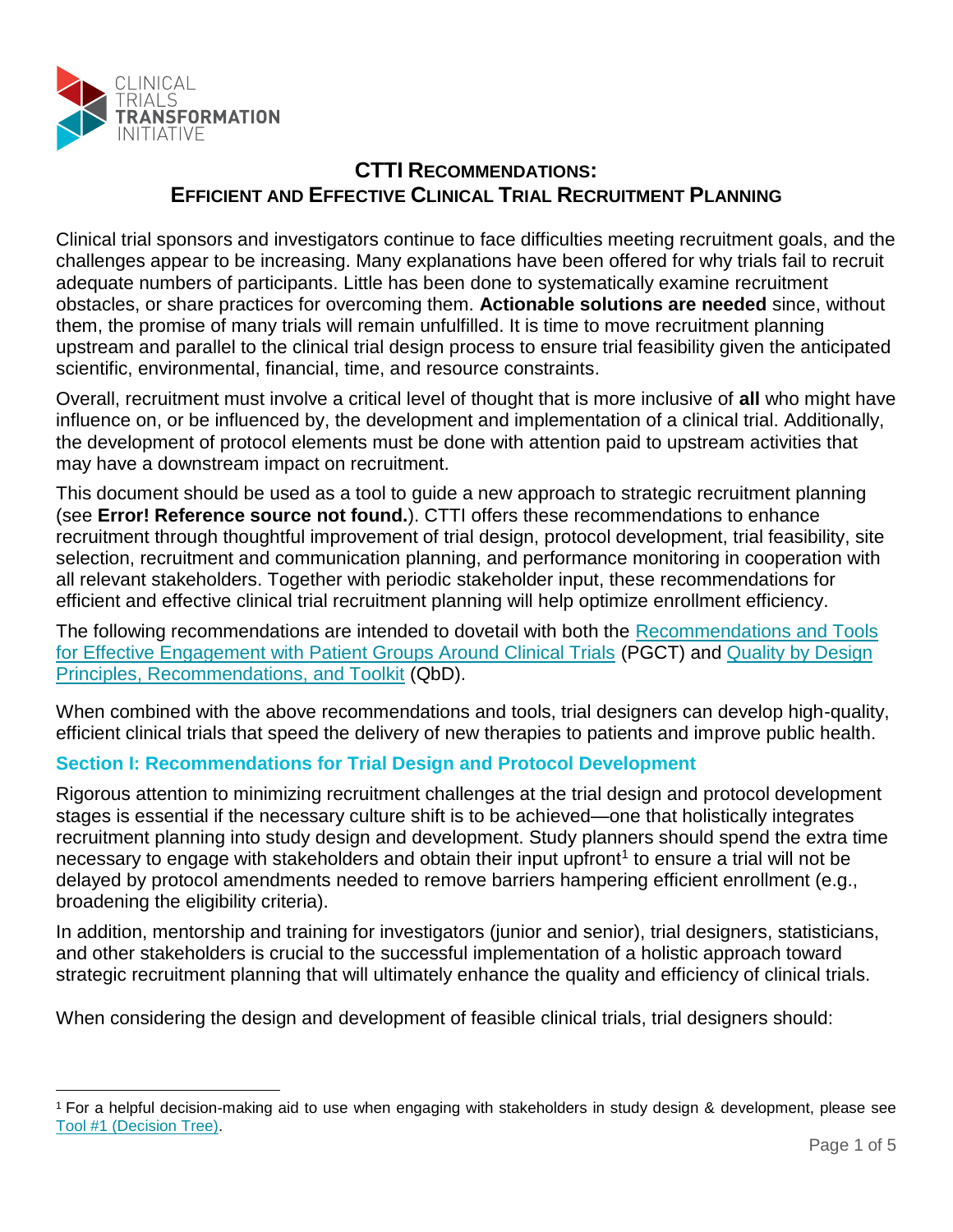

# **1. Identify and engage all stakeholders<sup>2</sup> as equal partners in the process**

Obtain and incorporate stakeholder input and feedback on all of the following steps. Stakeholders may include patients, patient groups, investigators, sponsors/funders, sites, key opinion leaders, and providers, and consideration should be given to include appropriate representation on any advisory/concept/steering/protocol writing committees.

# **2. Ensure the relevance of the scientific question to stakeholders**

Since motivations for a clinical trial can vary, views that influence the value of a study and reasons for participating cannot be underestimated. With engaged stakeholders, jointly determine the relevance of the scientific question, including whether there is an unmet need, the endpoints and outcomes are relevant to the patients living with the disease and the providers who treat them, and whether the question is broad enough to be generalizable to a wider population (when appropriate).

# **3. Limit protocol complexity to reduce the burden of participation<sup>3</sup>**

Limit procedures and visits to only those necessary to answer the scientific question and protect the safety of participants, and consider innovative alternatives to main site visits and data collection opportunities). Consider the impact of the invasiveness and risk of procedures and the length and frequency of visits on recruitment. Limit exploratory endpoints that may affect enrollment and increase the regulatory and logistical burden on sites as well as patients.

# **4. Develop realistic eligibility criteria**

Identify and eliminate any criteria that are not necessary for the safety of participants or directly relevant to answering the primary research question.

# **5. Optimize data collection to only what's necessary to maintain patient safety and answer the scientific question**

Identify those data points necessary to address the primary and secondary objectives and those which are exploratory only. Collect only those data points necessary to maintain participant safety and answer the scientific question/endpoints.

# **Section II: Recommendations for Trial Feasibility and Site Selection**

These recommendations encourage proactively considering trial feasibility and site selection issues early in study development as a crucial part of recruitment planning. Many of these points can, and will, affect recruitment and retention. Hence, a thoughtful approach before study activation will alleviate downstream recruitment and retention challenges, further ensuring trial viability.

To ensure trial feasibility and appropriate site selection, trial planners should:

# **1. Conduct an evidence-based trial feasibility analysis**

 $\overline{a}$ 

Formative research should be conducted to ensure that the logistical, motivational, and behavioral barriers to participation for patients, caregivers, and providers/investigators are well-understood and planned for. Planners should engage in an environmental scan or SWOT (strengths, weaknesses,

<sup>&</sup>lt;sup>2</sup> For tools and resources that can help you identify and engage with stakeholders, please see Tool #2 (Stakeholder [Identification and Analysis Tool\).](http://www.ctti-clinicaltrials.org/files/Recruitment_Retention/Recruitment-Tool-2-Stakeholder.pdf)

<sup>3</sup> When considering whether to include Patient Reported Outcomes (PROs) in your study, please see [Tool #4.](http://www.ctti-clinicaltrials.org/files/Recruitment_Retention/Recruitment-Tool-4-PatientReportedOutcomes.pdf)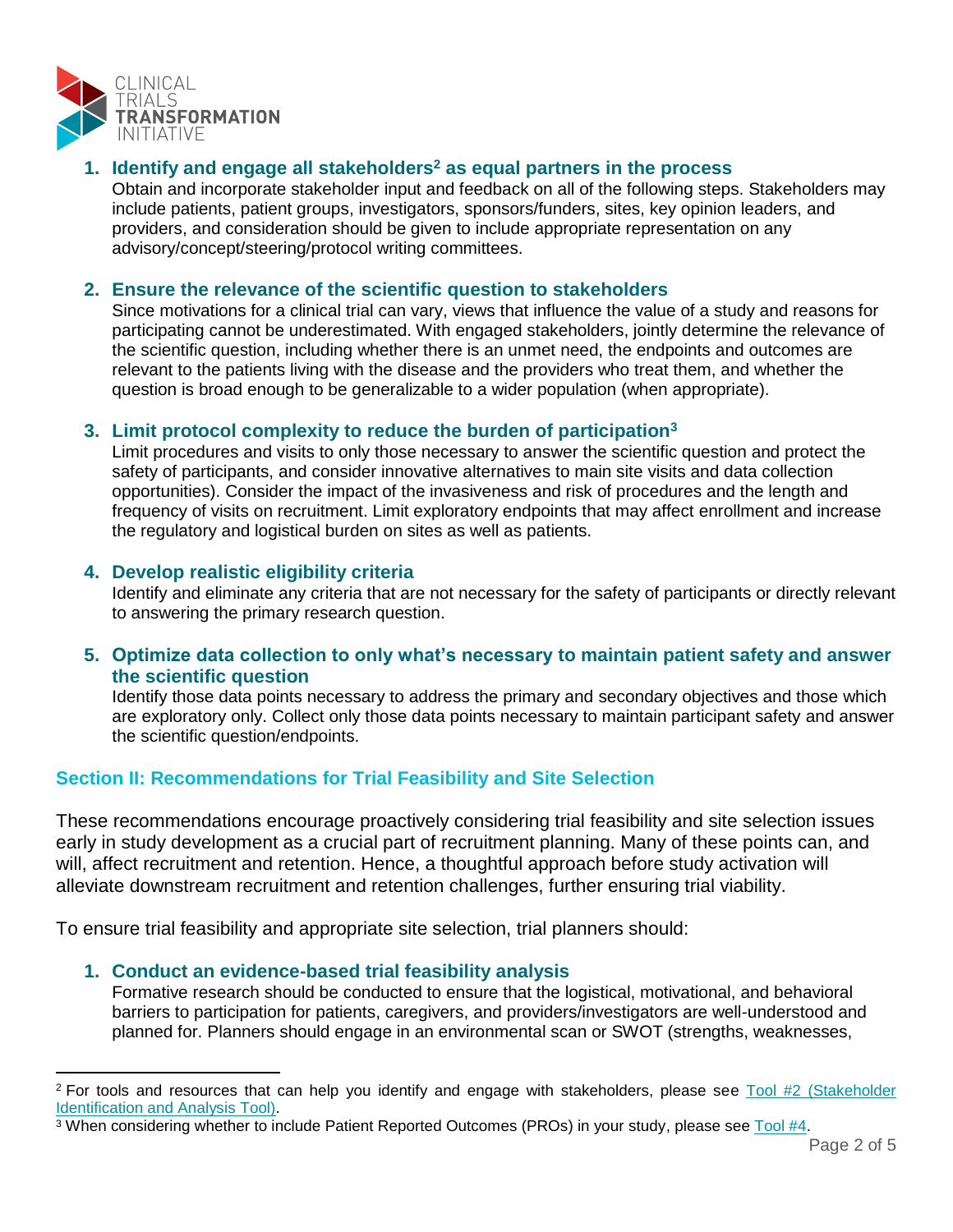

opportunities, and threats) analysis to ensure thorough understanding of how the environment (competition, policy, seasonal fluctuations, awareness, disease stage and rarity, satisfaction with current therapies, and economic concerns) will impact enrollment.

#### **2. Establish realistic metrics and milestones**

Set realistic expectations for completing trial enrollment by anticipating key factors that will influence site activation, screening, and enrollment trajectories. Map out anticipated events, even if estimations are rough, to identify potential pitfalls and bottlenecks.

#### **3. Develop an adequate budget and resources**

An initial recruitment budget should, at minimum, address the following: assuring the necessary time, resources, and funds for efficient implementation of any trial-specific recruitment strategies or tactics, with specific attention paid to site activation timelines and the projected (i.e., realistic) enrollment period.

#### **4. Ensure appropriate site selection**

Develop an ideal site profile that describes the necessary investigator experience, site capabilities, site infrastructure, institutional resources, and access to the relevant target population.

#### **5. Engage in suitable site performance monitoring**

Plan to meet with sites at regular intervals to discuss progress and develop and share specific, realistic, and transparent expectations of performance. Schedule regular and timely teleconferences with all site PIs and study coordinators to review enrollment and discuss site recruitment successes and challenges. Also consider creating a short survey for "eligible decliners," persons who are offered enrollment but decline to participate. Do not hesitate to ask sites **what they need** to support efficient and effective recruitment and then be prepared to provide it.

# **Section III: Recommendations for Recruitment Communication Planning**

The clinical trial enterprise often takes communication for granted in the trial development phase. However, when we take the time to deeply understand our audiences and stakeholders, we learn that they may see things from a different perspective than we assumed. To successfully complete enrollment for a trial, it is imperative to determine what each stakeholder group needs to hear in order to maximize their engagement and support. Using a data-driven approach, it is possible to solicit these insights.

By developing more engaging messages deployed through the right channels, it is possible to gain the attention of the right target audiences.

To optimize recruitment communication planning, trial planners should:

#### **1. Identify ALL stakeholders and partners**

Identify and prioritize the stakeholders with whom the trial team will need to communicate about the study, including (but not limited to) patients and their families/caregivers, patient advocacy organizations, the community of providers and other healthcare professionals, investigators, and site staff.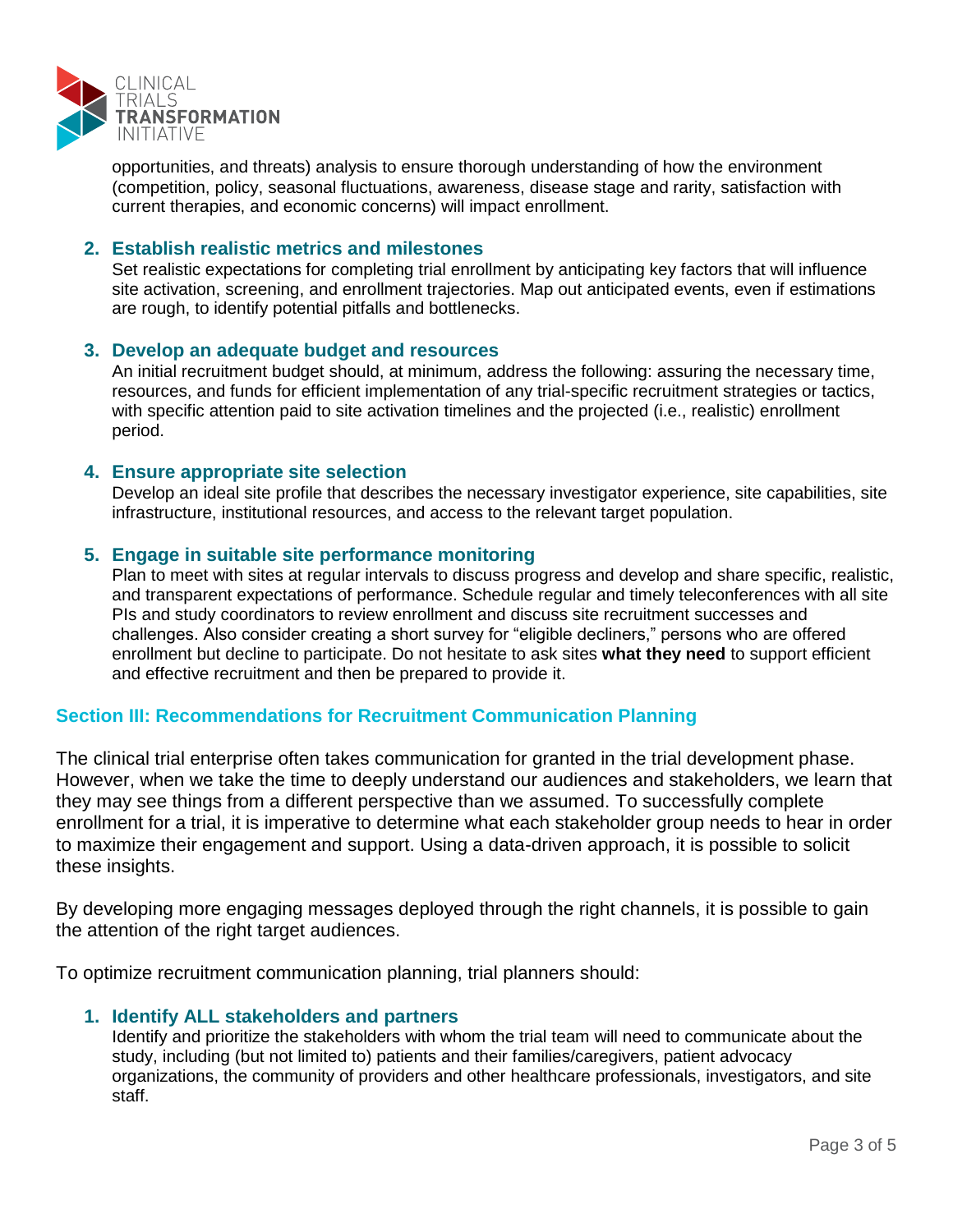

# **2. Identify participant locations based on where participants may seek treatment and relevant information**

Identify where potential participants are located, from whom they pursue treatment, where they seek information, and the various potential participant pathways into the study so that barriers and bottlenecks may be identified and addressed while the protocol is in development.

#### **3. Develop and test tailored messages**

Work with stakeholders to develop statements and messages that convey why the trial is being done, why the research question is important, to whom the answer will matter, and the value propositions for the participant, study investigators/site staff, and community providers.

#### **4. Develop creative material and select appropriate channels for delivery**

Work with stakeholders to develop appropriate creative material, including logos and taglines, then identify the best channels for reaching each of the target audiences by conducting formative research such as focus groups, social listening exercises, and semi-structured interviews.

#### **5. Develop a realistic communication budget**

Develop budget plans early to ensure that recruitment costs are anticipated and covered. Determine the trade-off between time and costs: extra money spent on the front-end of a study to ensure the communication strategy is well-researched, appropriately targeted, and successfully deployed may be worth it to achieve efficient and effective communication and outreach efforts that help promote timely recruitment.

# **6. Monitor and evaluate both the recruitment process and performance with meaningful metrics<sup>4</sup>**

Steps necessary to building a successful recruitment performance monitoring and evaluation plan include:

- ▶ Securing stakeholder buy-in
- **Defining measurable recruitment goals**
- $\blacktriangleright$  Identifying meaningful metrics for each goal
- ▶ Defining success for each metric
- $\blacktriangleright$  Identifying the required data for each metric
- ▶ Collecting process and performance data
- Analyzing the data

To the steps above, consider including an additional step when appropriate:

**Embedding recruitment intervention studies into clinical trials and share the results (good and** bad) to contribute to the development of best practices across different therapeutic areas, disease states and trial types

 $\overline{a}$ 

*These recommendations are based on results from CTTI's [Recruitment](http://www.ctti-clinicaltrials.org/what-we-do/ctti-projects/recruitment-retention) Project.*

*CTTI's [Executive Committee](http://www.ctti-clinicaltrials.org/who-we-are/organizational-structure/executive-committee) approved the recommendations.*

*Released in May 2016*

<sup>4</sup> When considering how to monitor recruitment process and performance, see [Tool #3.](http://www.ctti-clinicaltrials.org/files/Recruitment_Retention/Recruitment-Tool-3-Monitoring.pdf)